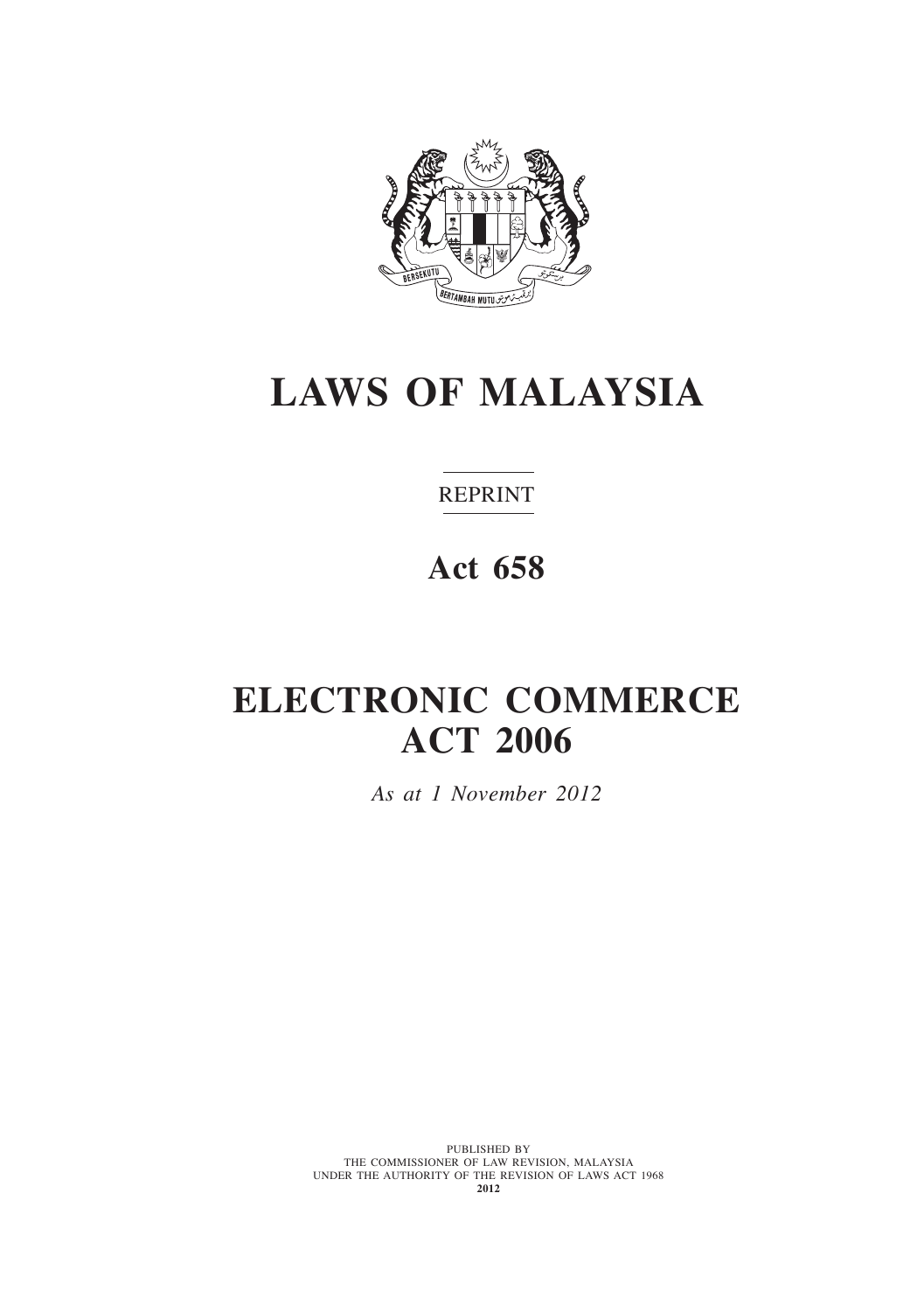| Date of Royal Assent                  | $\cdots$ $\cdots$ | 30 August 2006   |
|---------------------------------------|-------------------|------------------|
| Date of publication in the<br>Gazette |                   | $31$ August 2006 |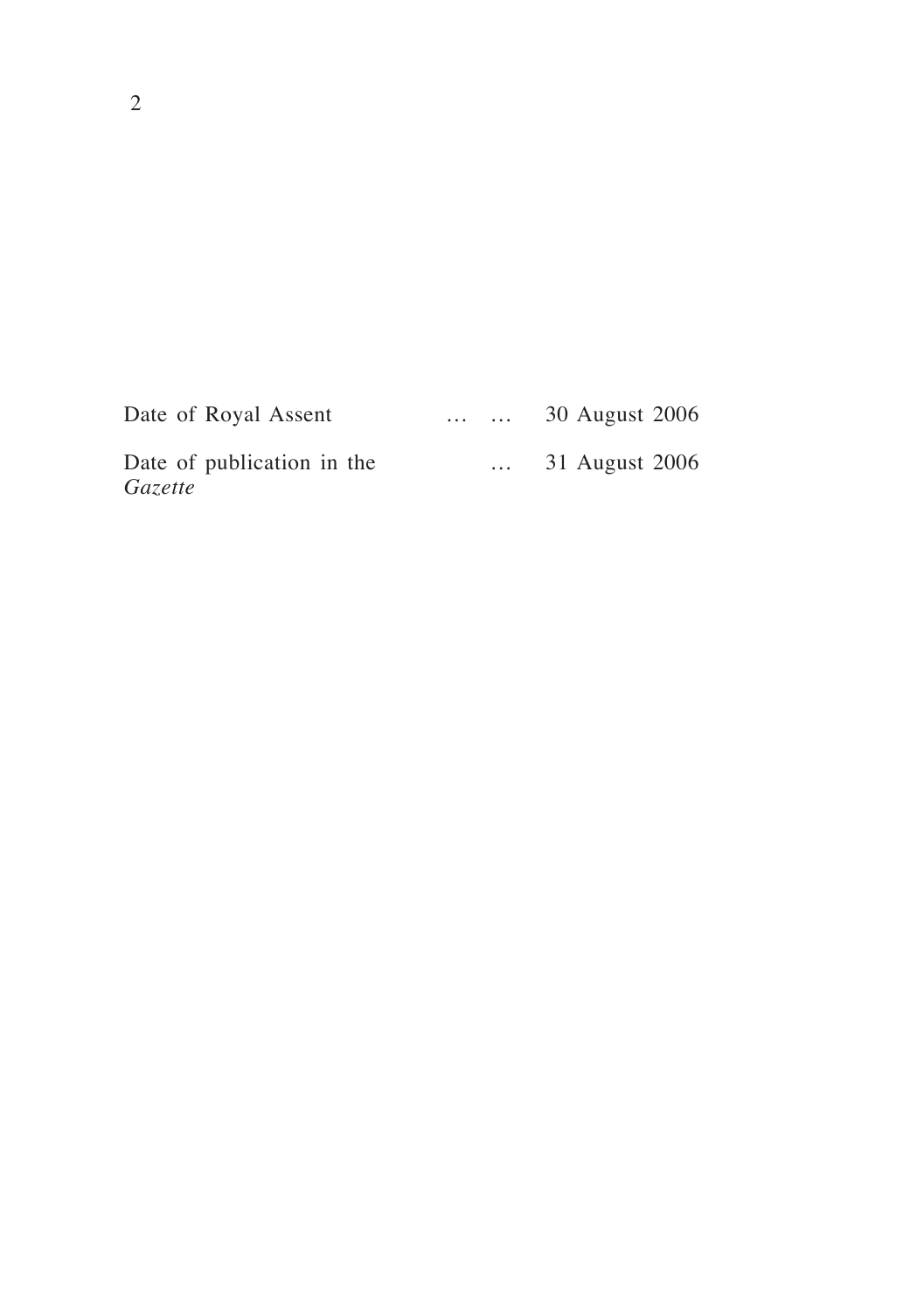# **LAWS OF MALAYSIA**

## **Act 658**

# **electronic commerce act 2006**

#### ARRANGEMENT OF SECTIONS

## PART I

#### PRELIMINARY

#### Section

- 1. Short title and commencement
- 2. Application
- 3. Use not mandatory
- 4. Reference to other written laws
- 5. Interpretation

## PART II

#### LEGAL RECOGNITION OF ELECTRONIC MESSAGE

- 6. Legal recognition of electronic message
- 7. Formation and validity of contract

#### PART III

#### FULFILMENT OF LEGAL REQUIREMENTS BY ELECTRONIC MEANS

- 8. Writing
- 9. Signature
- 10. Seal
- 11. Witness
- 12. Original
- 13. Retention of document
- 14. Copy
- 15. Prescribed form
- 16. Service and delivery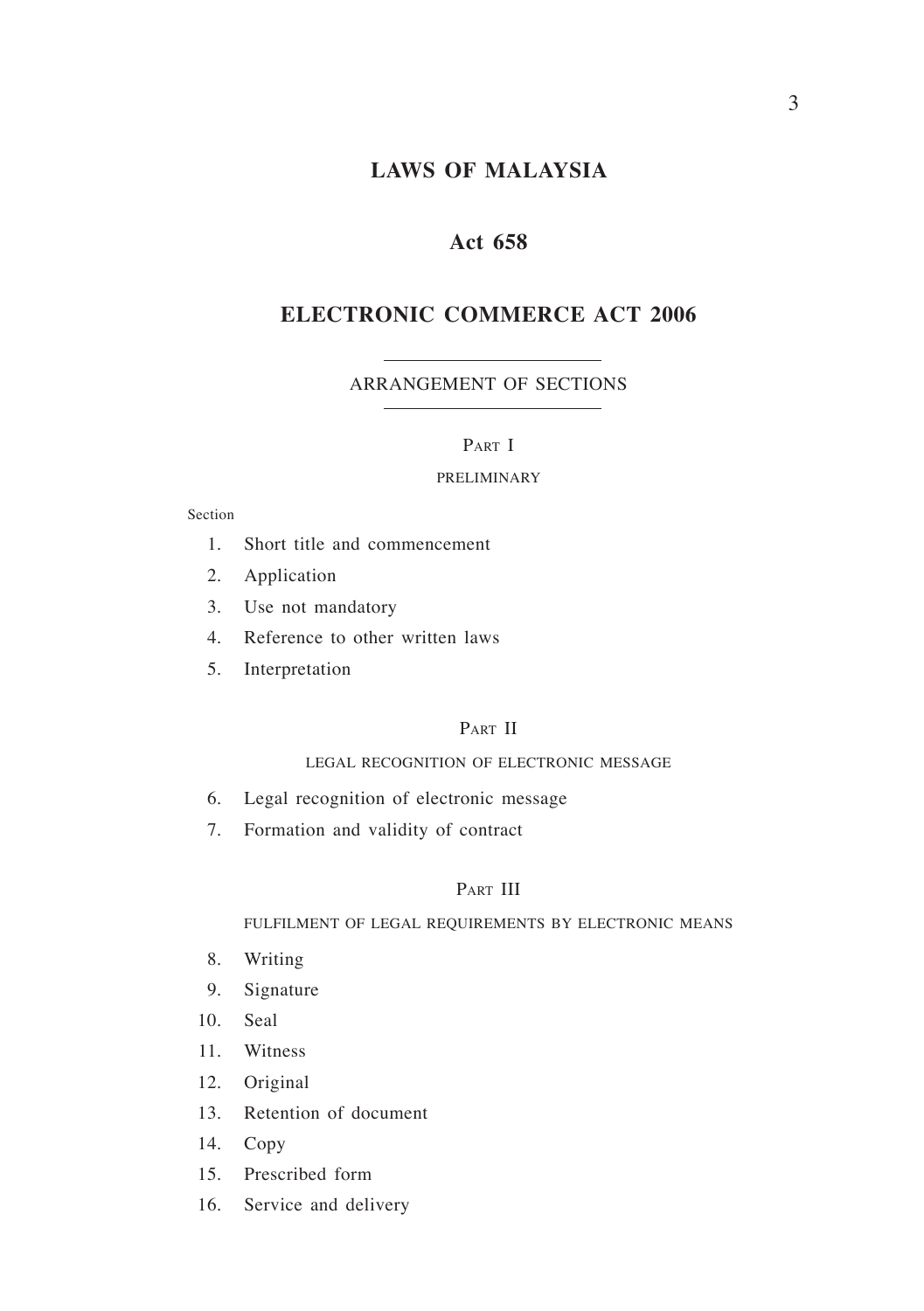# 4 *Laws of Malaysia* **Act 658**

### PART IV

#### COMMUNICATION OF ELECTRONIC MESSAGE

Section

- 17. Attribution of electronic message
- 18. Contents of electronic message
- 19. Each electronic message to be regarded separately
- 20. Time of dispatch
- 21. Time of receipt
- 22. Place of dispatch
- 23. Place of receipt
- 24. Acknowledgement of receipt

### Part V

#### **MISCELLANEOUS**

25. Regulations **SCHEDULE**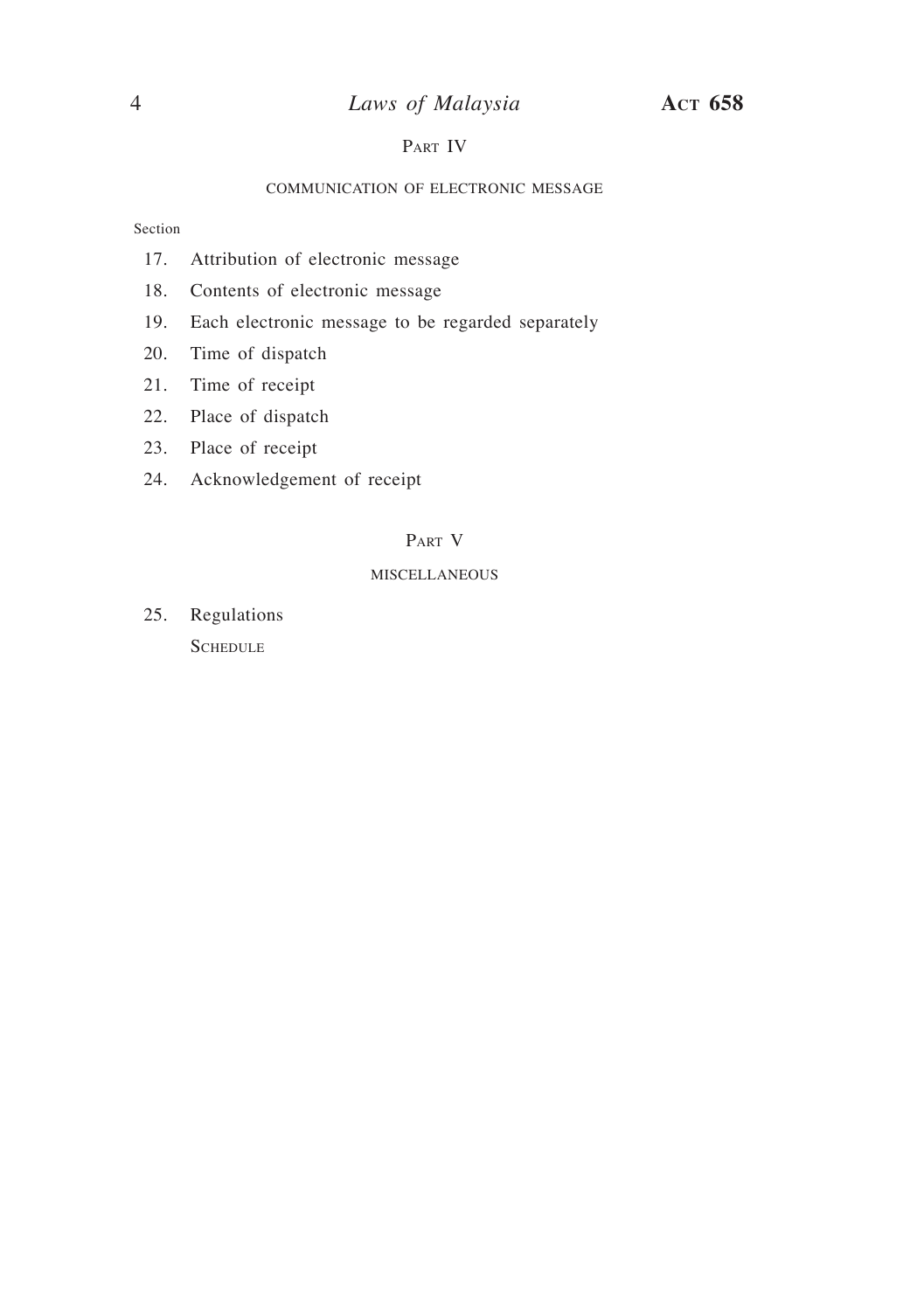## **LAWS OF MALAYSIA**

## **Act 658**

# **electronic commerce act 2006**

An Act to provide for legal recognition of electronic messages in commercial transactions, the use of the electronic messages to fulfill legal requirements and to enable and facilitate commercial transactions through the use of electronic means and other matters connected therewith.

[*19 October 2006*; *P.U. (B) 280/2006*]

**ENACTED** by the Parliament of Malaysia as follows:

#### PART I

#### PRELIMINARY

#### **Short title and commencement**

**1.** (1) This Act may be cited as the Electronic Commerce Act 2006.

(2) This Act comes into operation on a date to be appointed by the Minister by notification in the *Gazette*.

## **Application**

**2.** (1) Subject to section 3, this Act shall apply to any commercial transaction conducted through electronic means including commercial transactions by the Federal and State Governments.

(2) This Act shall not apply to the transactions or documents specified in the Schedule.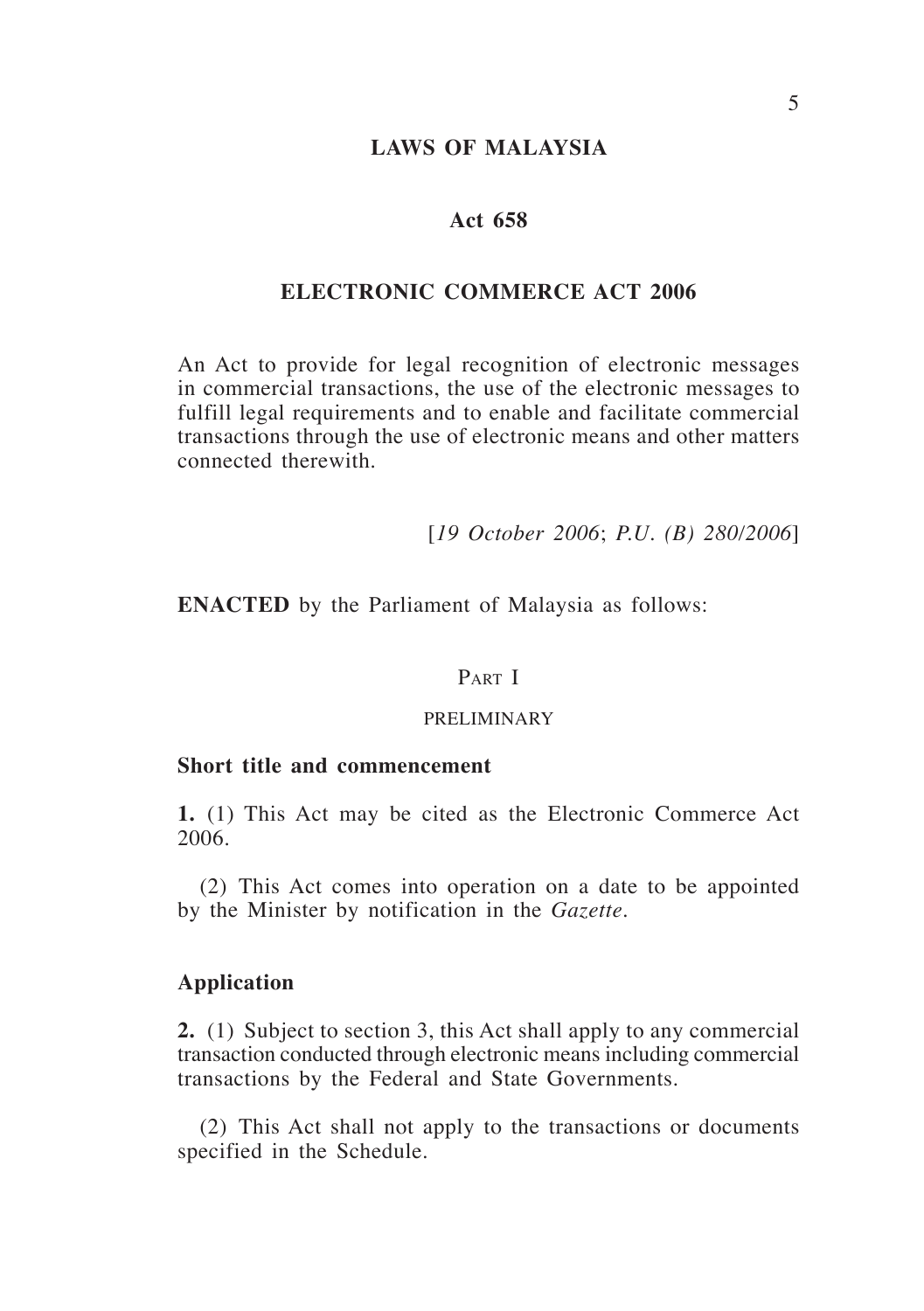(3) The Minister may by order amend, vary, delete from or add to the Schedule.

#### **Use not mandatory**

**3.** (1) Nothing in this Act shall make it mandatory for a person to use, provide or accept any electronic message in any commercial transaction unless the person consents to the using, providing or accepting of the electronic message.

(2) A person's consent to use, provide or accept any electronic message in any commercial transaction may be inferred from the person's conduct.

## **Reference to other written laws**

**4.** The application of this Act shall be supplemental and without prejudice to any other laws regulating commercial transactions.

#### **Interpretation**

**5.** In this Act, unless the context otherwise requires—

"electronic" means the technology of utilizing electrical, optical, magnetic, electromagnetic, biometric, photonic or other similar technology;

"Minister" means the Minister charged with the responsibility for domestic trade and consumer affairs;

"electronic message" means an information generated, sent, received or stored by electronic means;

"originator" means a person by whom or on whose behalf, the electronic message is generated or sent;

"addressee" means a person who is intended by the originator to receive the electronic message;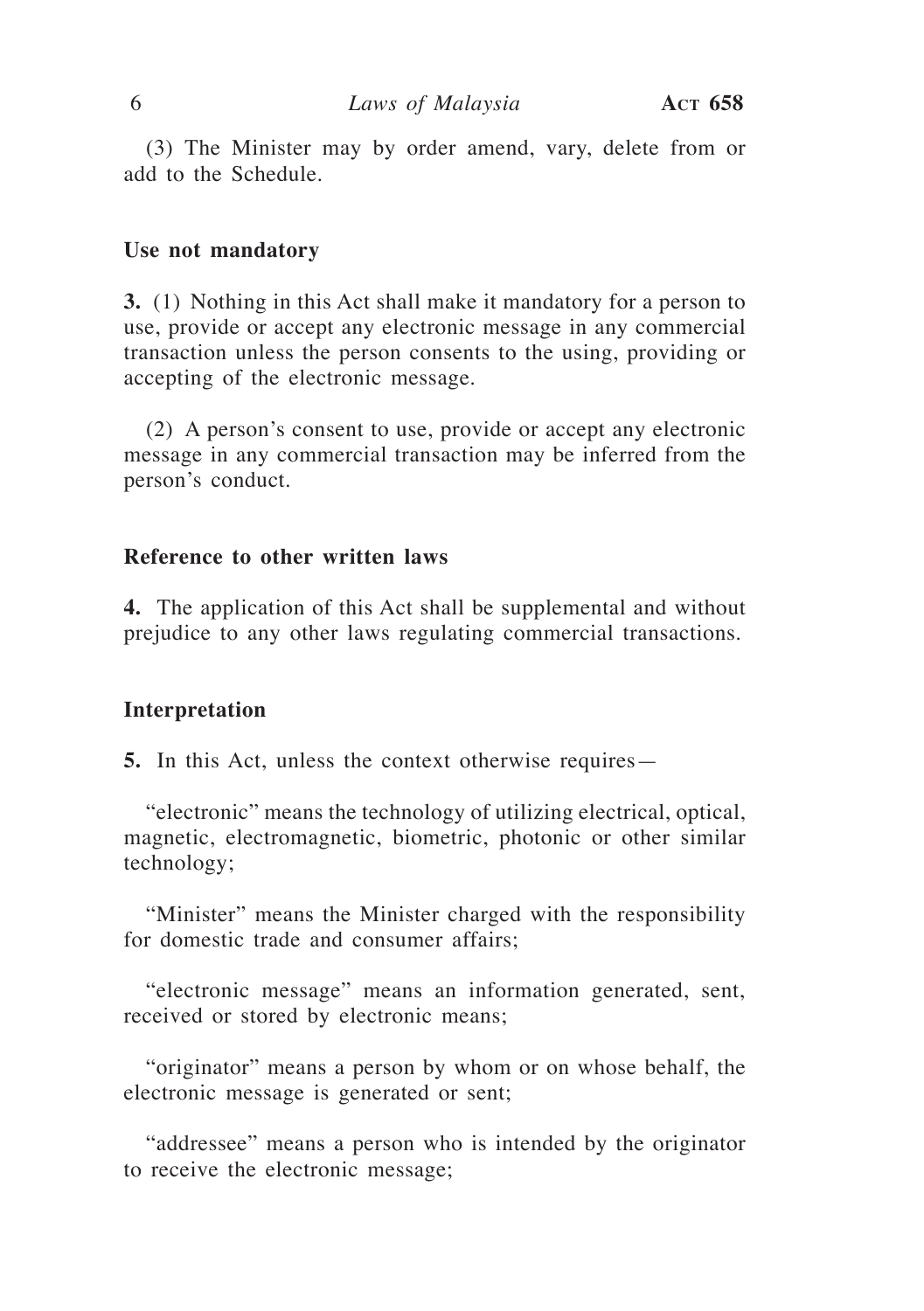"information processing system" means an electronic system for generating, sending, receiving, storing or processing the electronic message;

"electronic signature" means any letter, character, number, sound or any other symbol or any combination thereof created in an electronic form adopted by a person as a signature;

"commercial transactions" means a single communication or multiple communications of a commercial nature, whether contractual or not, which includes any matters relating to the supply or exchange of goods or services, agency, investments, financing, banking and insurance.

## PART II

## LEGAL RECOGNITION OF ELECTRONIC MESSAGE

### **Legal recognition of electronic message**

**6.** (1) Any information shall not be denied legal effect, validity or enforceability on the ground that it is wholly or partly in an electronic form.

(2) Any information shall not be denied legal effect, validity or enforceability on the ground that the information is not contained in the electronic message that gives rise to such legal effect, but is merely referred to in that electronic message, provided that the information being referred to is accessible to the person against whom the referred information might be used.

#### **Formation and validity of contract**

**7.** (1) In the formation of a contract, the communication of proposals, acceptance of proposals, and revocation of proposals and acceptances or any related communication may be expressed by an electronic message.

(2) A contract shall not be denied legal effect, validity or enforceability on the ground that an electronic message is used in its formation.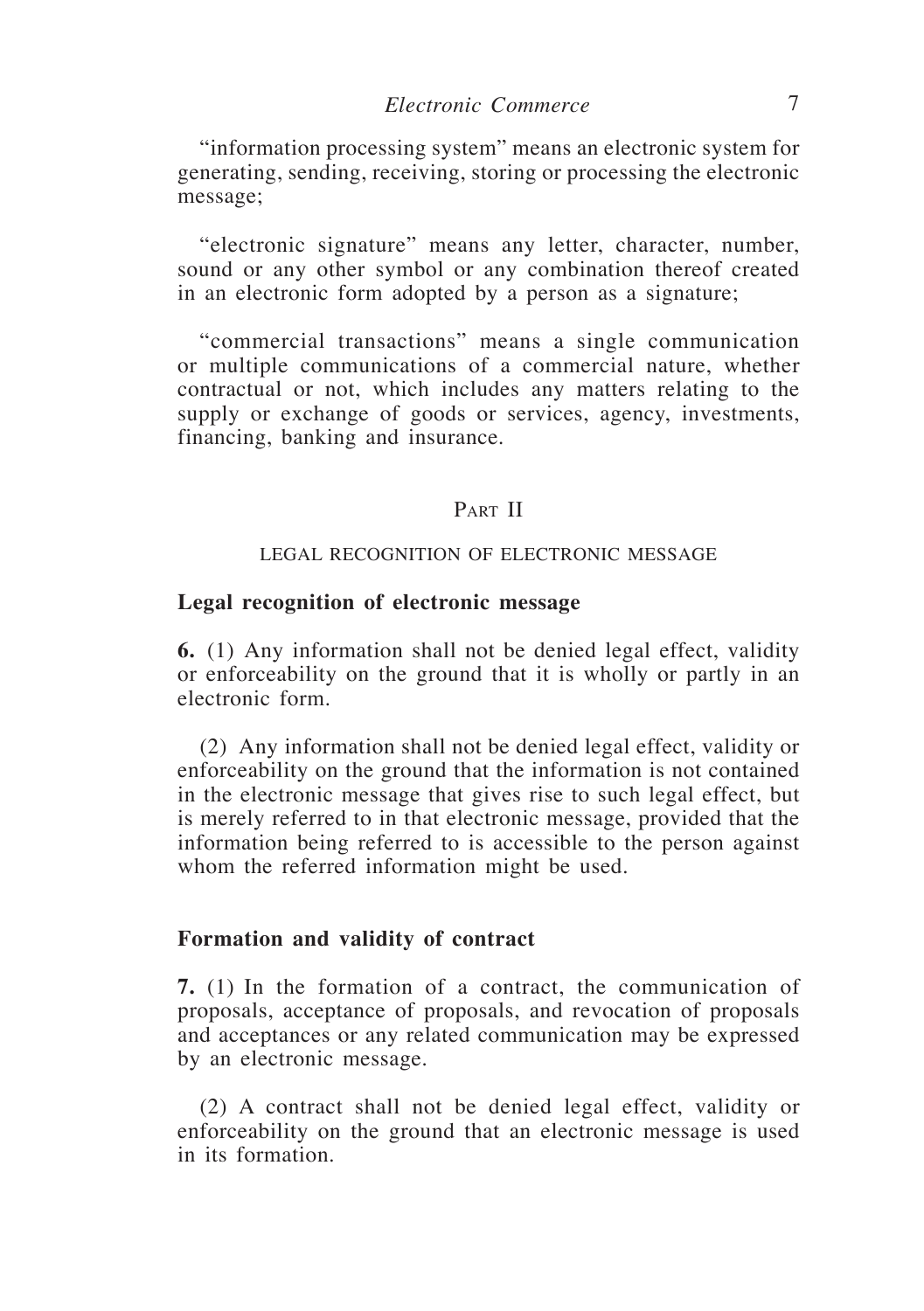# PART III

#### FULFILMENT OF LEGAL REQUIREMENTS BY ELECTRONIC MEANS

## **Writing**

**8.** Where any law requires information to be in writing, the requirement of the law is fulfilled if the information is contained in an electronic message that is accessible and intelligible so as to be usable for subsequent reference.

#### **Signature**

**9.** (1) Where any law requires a signature of a person on a document, the requirement of the law is fulfilled, if the document is in the form of an electronic message, by an electronic signature which—

- *(a)* is attached to or is logically associated with the electronic message;
- *(b)* adequately identifies the person and adequately indicates the person's approval of the information to which the signature relates; and
- *(c)* is as reliable as is appropriate given the purpose for which, and the circumstances in which, the signature is required.

(2) For the purposes of paragraph  $(1)(c)$ , an electronic signature is as reliable as is appropriate if—

- *(a)* the means of creating the electronic signature is linked to and under the control of that person only;
- *(b)* any alteration made to the electronic signature after the time of signing is detectable; and
- *(c)* any alteration made to that document after the time of signing is detectable.

(3) The Digital Signature Act 1997 [*Act 562*] shall continue to apply to any digital signature used as an electronic signature in any commercial transaction.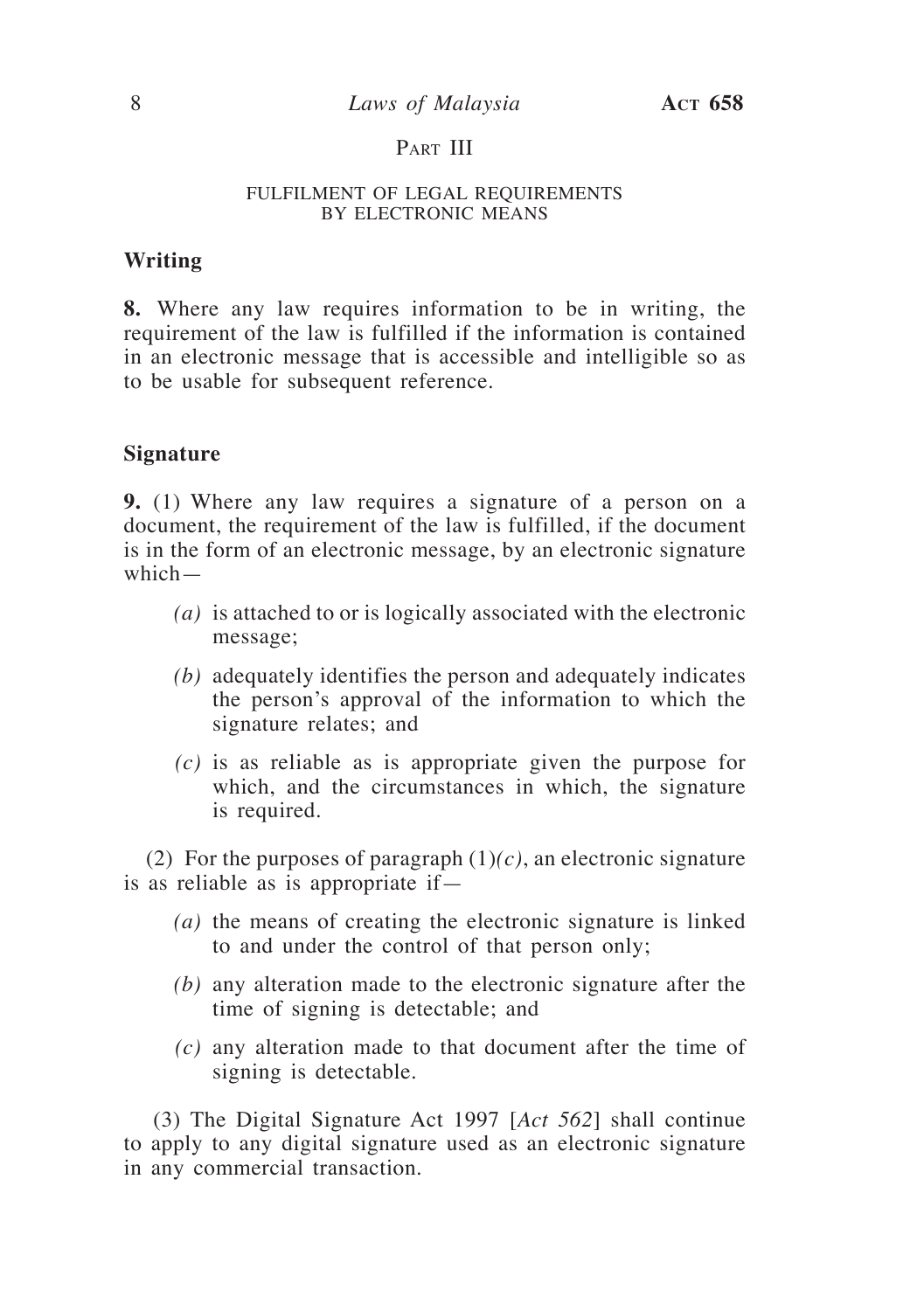## **Seal**

**10.** (1) Where any law requires a seal to be affixed to a document, the requirement of the law is fulfilled, if the document is in the form of an electronic message, by a digital signature as provided under the Digital Signature Act 1997.

(2) Notwithstanding subsection (1), the Minister may, by order in the *Gazette*, prescribe any other electronic signature that fulfills the requirement of affixing a seal in an electronic message.

## **Witness**

**11.** Where any law requires the signature of a witness on a document, the requirement of the law is fulfilled, if the document is in the form of an electronic message, by an electronic signature of the witness that complies with the requirements of section 9.

## **Original**

**12.** (1) Where any law requires any document to be in its original form, the requirement of the law is fulfilled by a document in the form of an electronic message if—

- *(a)* there exists a reliable assurance as to the integrity of the information contained in the electronic message from the time it is first generated in its final form; and
- *(b)* the electronic message is accessible and intelligible so as to be usable for subsequent reference.
- (2) For the purposes of paragraph  $(1)(a)$ 
	- *(a)* the criteria for assessing the integrity of the information shall be whether the information has remained complete and unaltered, apart from the addition of any endorsement or any change which arises in the normal course of communication, storage and display; and
	- *(b)* the standard of reliability required shall be assessed in the light of the purpose for which the document was generated and in the light of all other relevant circumstances.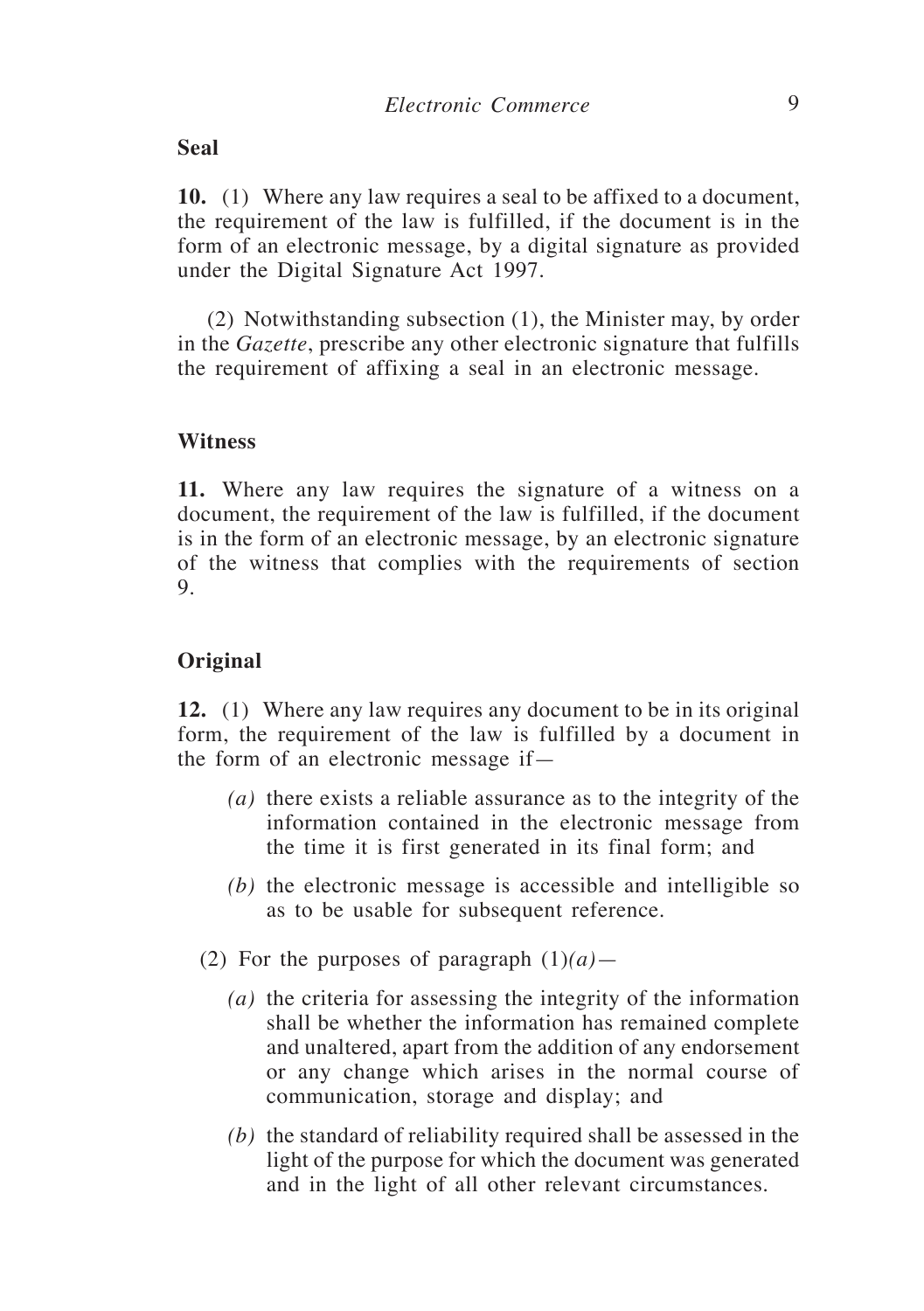# **Retention of document**

**13.** Where any law requires any document to be retained, the requirement of the law is fulfilled by retaining the document in the form of an electronic message if the electronic message—

- *(a)* is retained in the format in which it is generated, sent or received, or in a format that does not materially change the information contained in the electronic message that was originally generated, sent or received;
- *(b)* is accessible and intelligible so as to be usable for subsequent reference; and
- *(c)* identifies the origin and destination of the electronic message and the date and time it is sent or received.

# **Copy**

**14.** Where any law requires any document to be retained, served, sent or delivered in more than one copy, the requirement of the law is fulfilled, if the document is in the form of an electronic message, by retention, service, sending or delivery of the document in one copy.

# **Prescribed form**

**15.** Where any law requires any document to be in a prescribed form, the requirement of the law is fulfilled by a document in the form of an electronic message if the electronic message is—

- *(a)* formatted in the same or substantially the same way as the prescribed form;
- *(b)* accessible and intelligible so as to be usable for subsequent reference; and
- *(c)* capable of being retained by the other person.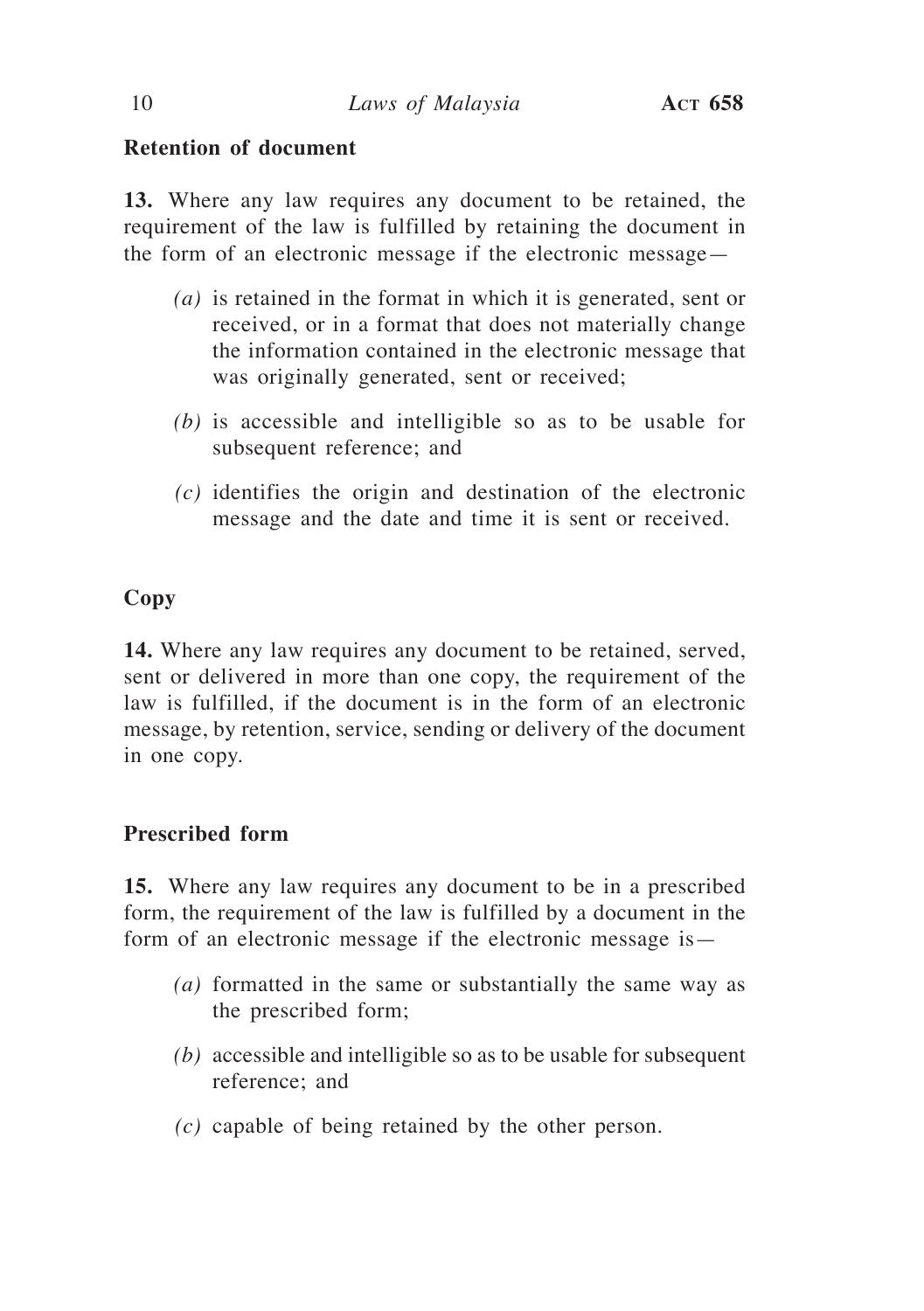## **Service and delivery**

**16.** (1) Where any law requires any document to be served, sent or delivered, the requirement of the law is fulfilled by the service, sending or delivery of the document by an electronic means if an information processing system is in place—

- *(a)* to identify the origin, destination, time and date of service, sending or delivery; and
- *(b)* for the acknowledgement of receipt,

of the document.

- (2) This section does not apply to—
	- *(a)* any notice of default, notice of demand, notice to show cause, notice of repossession or any similar notices which are required to be served prior to commencing a legal proceeding; and
	- *(b)* any originating process, pleading, affidavit or other documents which are required to be served pursuant to a legal proceeding.

## PART IV

#### COMMUNICATION OF ELECTRONIC MESSAGE

### **Attribution of electronic message**

**17.** (1) An electronic message is that of the originator if it is sent by the originator himself.

(2) As between the originator and the addressee, an electronic message is deemed to be that of the originator if it is sent  $by-$ 

- *(a)* a person who has the authority to act on behalf of the originator in respect of that electronic message; or
- *(b)* an information processing system programmed by, or on behalf of, the originator to operate automatically.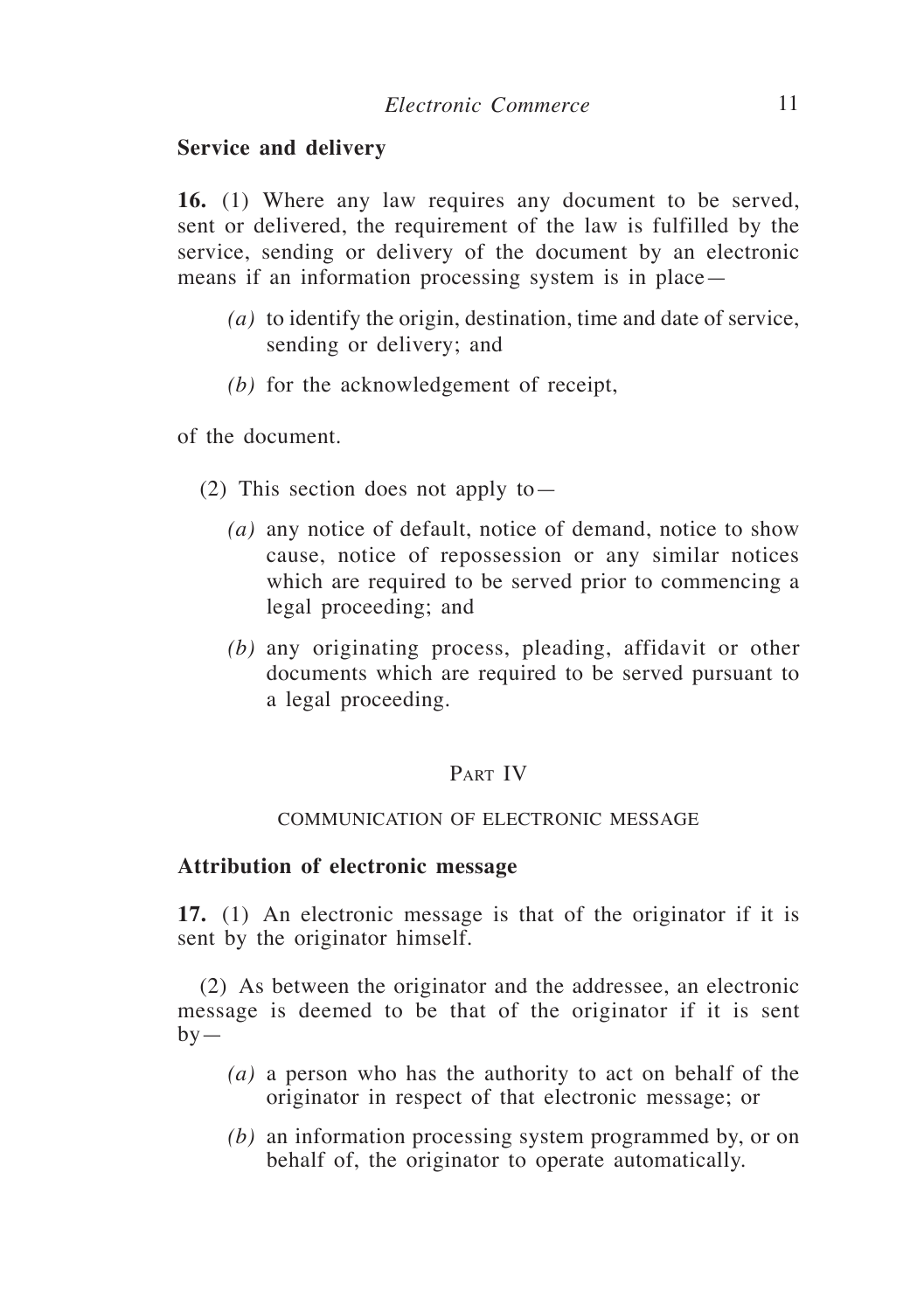(3) As between the originator and the addressee, the addressee is entitled to regard an electronic message as being that of the originator, and to act on that presumption, if—

- *(a)* the addressee properly applies an authentication method agreed between the originator and the addressee for ascertaining whether the electronic message was that of the originator; or
- *(b)* the electronic message as received by the addressee resulted from the actions of a person whose relationship with the originator or any agent of the originator enabled that person to gain access to an authentication method used by the originator to identify electronic message as its own.
- (4) Subsection (3) does not apply if  $-$ 
	- *(a)* the addressee has received a notice from the originator that the electronic message is not that of the originator and has reasonable time to act accordingly; or
	- *(b)* the addressee knew or should have known that the electronic message was not that of the originator had he exercised reasonable care or used any authentication method agreed between the originator and the addressee.

## **Contents of electronic message**

**18.** Where an addressee receives an electronic message, the addressee is entitled to regard the electronic message as being what the originator intended to send, and to act on that presumption, unless the addressee knew or should have known, had he exercised reasonable care or used any agreed procedure, that the transmission resulted in any error in the electronic message as received.

## **Each electronic message to be regarded separately**

**19.** Where an addressee receives an electronic message, the addressee is entitled to regard each electronic message received as a separate electronic message and to act on that presumption, unless the addressee knew or should have known, had he exercised reasonable care or used any agreed procedure, that the electronic message was a duplicate.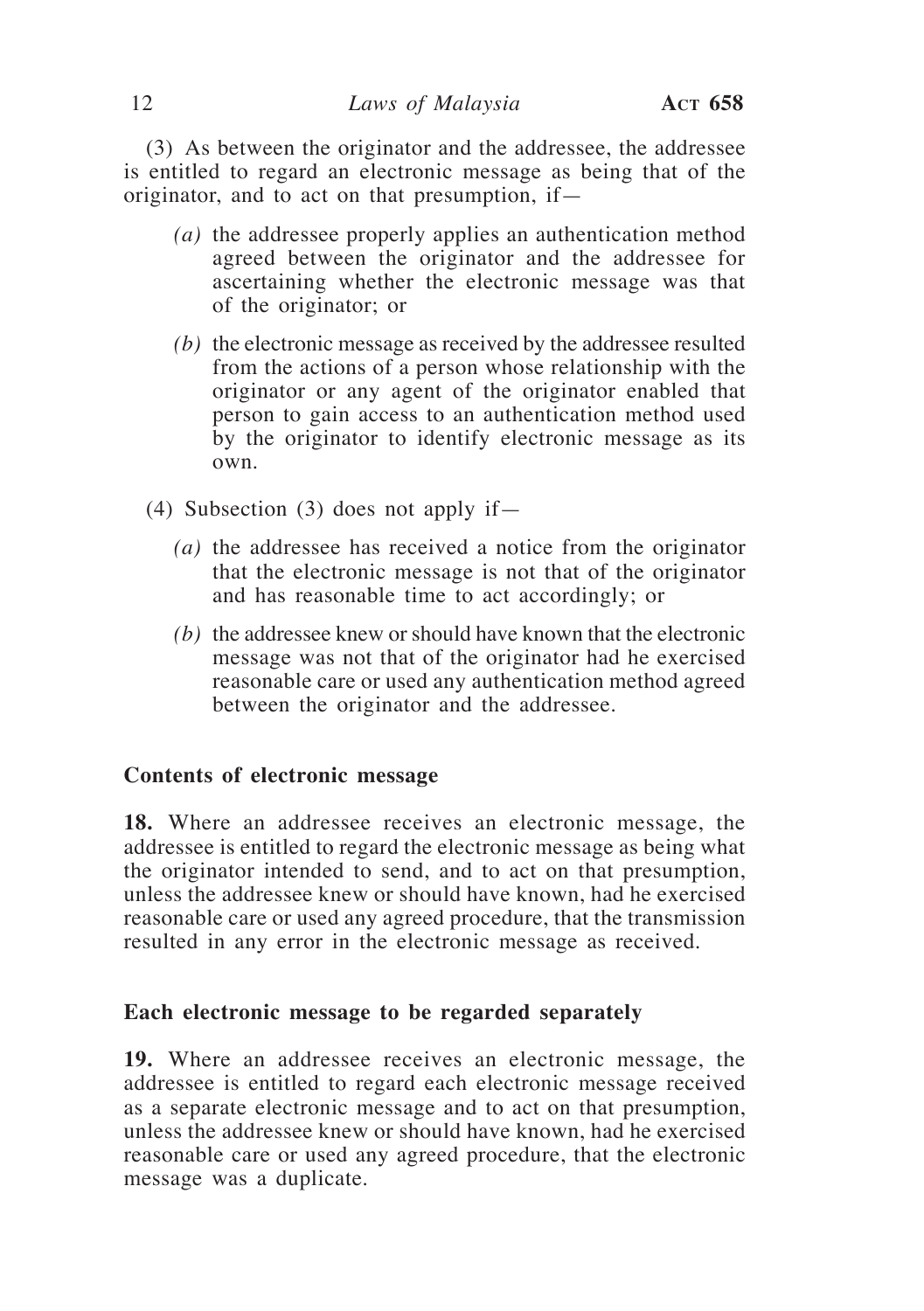## **Time of dispatch**

**20.** Unless otherwise agreed between the originator and the addressee, an electronic message is deemed sent when it enters an information processing system outside the control of the originator.

## **Time of receipt**

**21.** Unless otherwise agreed between the originator and the addressee, an electronic message is deemed received—

- *(a)* where the addressee has designated an information processing system for the purpose of receiving electronic messages, when the electronic message enters the designated information processing system; or
- *(b)* where the addressee has not designated an information processing system for the purpose of receiving electronic messages, when the electronic message comes to the knowledge of the addressee.

# **Place of dispatch**

**22.** Unless otherwise agreed between the originator and the addressee, an electronic message is deemed sent from the originator's place of business, and—

- *(a)* where the originator has more than one place of business, from the place of business that has the closest relationship with the transaction or where there is no place of business that has the closest relationship with the transaction, from the originator's principal place of business; or
- *(b)* where the originator does not have a place of business, from the originator's ordinary place of residence.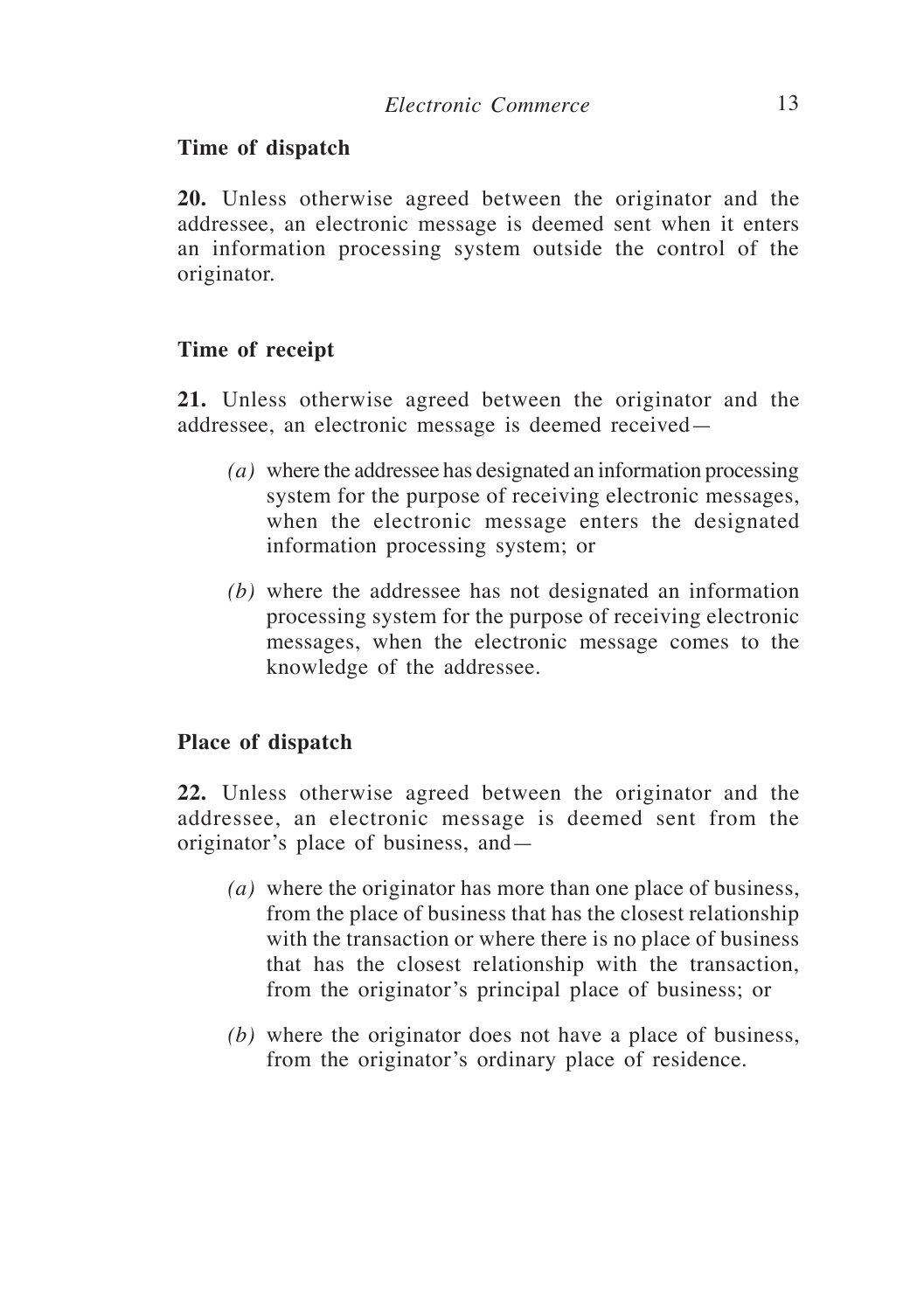# **Place of receipt**

**23.** Unless otherwise agreed between the originator and the addressee, an electronic message is deemed received at the addressee's place of business, and—

- *(a)* where the addressee has more than one place of business, at the place of business that has the closest relationship with the transaction or where there is no place of business that has the closest relationship with the underlying transaction, at the addressee's principal place of business; or
- *(b)* where the originator does not have a place of business, at the addressee's ordinary place of residence.

# **Acknowledgement of receipt**

**24.** (1) This section applies where, on or before sending an electronic message, or in the electronic message, the originator has requested or agreed with the addressee that receipt of the electronic message is to be acknowledged.

(2) Where the originator has requested or agreed with the addressee that receipt of the electronic message is to be acknowledged, the electronic message is treated as though it has never been sent until the acknowledgement is received.

(3) Where the originator has not agreed with the addressee that the acknowledgement be given in a particular form or by a particular method, an acknowledgement may be given by—

- *(a)* any communication by the addressee, automated or otherwise; or
- *(b)* any conduct of the addressee sufficient to indicate to the originator that the electronic message has been received.

(4) Where the acknowledgement has not been received by the originator within the time specified or agreed or, if no time has been specified or agreed, within a reasonable time, the originator  $may -$ 

*(a)* give notice to the addressee stating that no acknowledgement has been received and specifying a reasonable time by which the acknowledgement must be received; and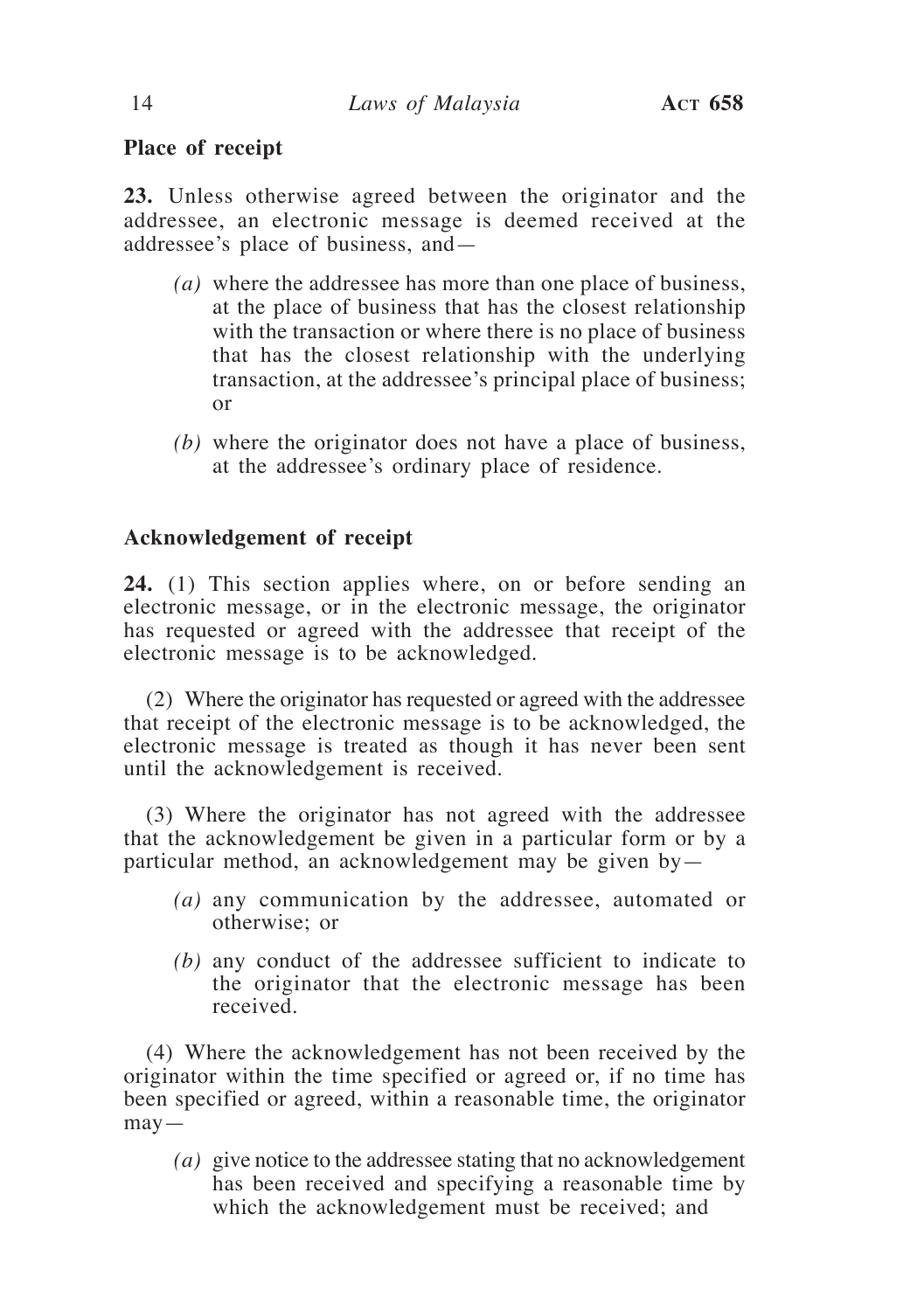*(b)* if the acknowledgement is not received within the time specified in paragraph *(a)*, give notice to the addressee to treat the electronic message as though it had never been sent and exercise any other rights he may have.

(5) Where the originator receives the addressee's acknowledgement of receipt, it is presumed that the addressee received the related electronic message.

(6) Where the received acknowledgement states that the related electronic message fulfills technical requirements, either agreed upon or set forth in applicable standards, it is presumed that those requirements have been fulfilled.

# PART V

#### **MISCELLANEOUS**

### **Regulations**

**25.** The Minister may make such regulations as are necessary or expedient for giving full effect to the provisions of this Act.

**SCHEDULE** 

[Section 2]

This Act shall not apply to the following transactions or documents:

- 1. Power of attorney
- 2. The creation of wills and codicils
- 3. The creation of trusts
- 4. Negotiable instruments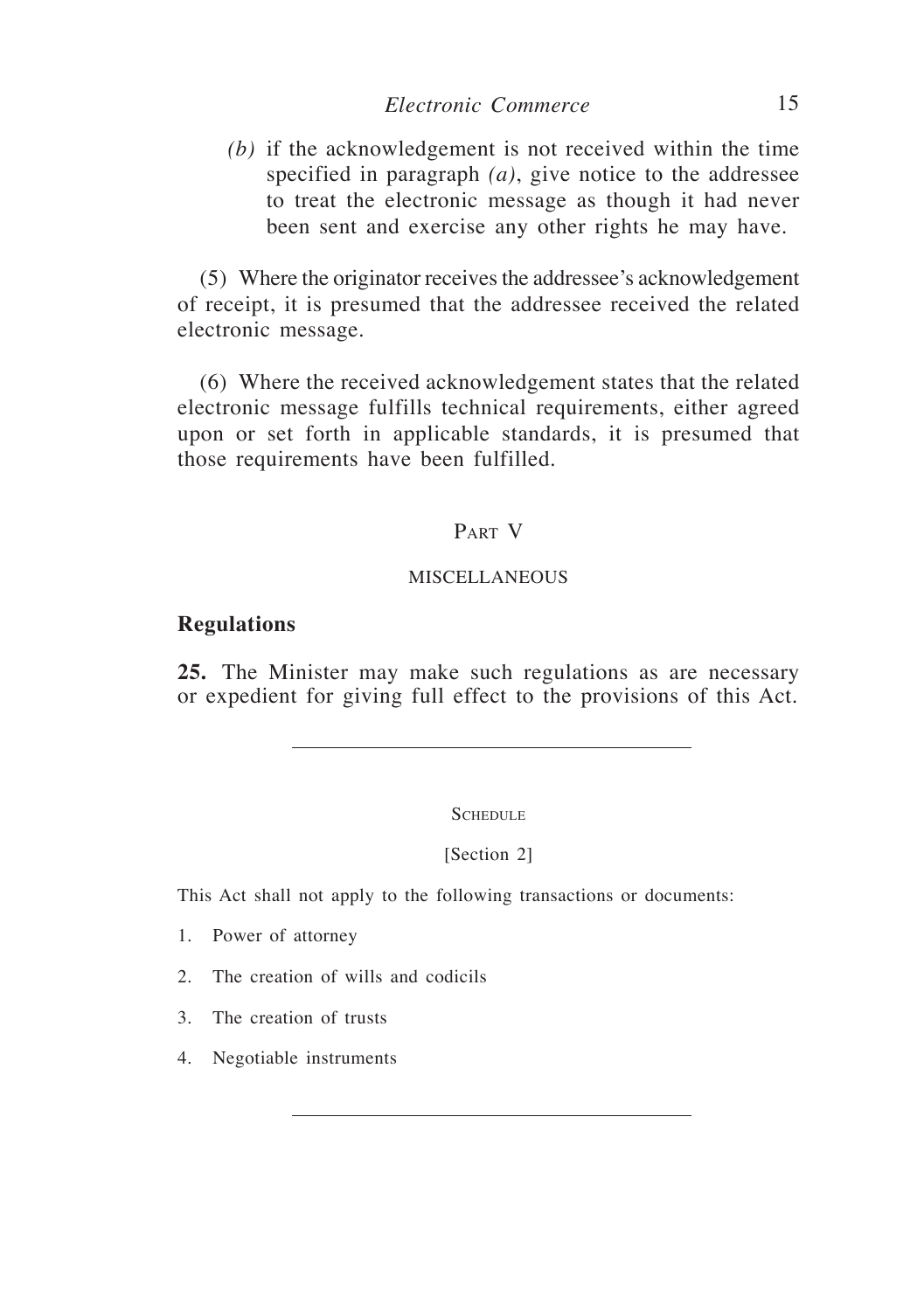# **laws of MALAYSIA**

# **Act 658**

# **electronic commerce act 2006**

list of amendments

Amending law Short title In force from

–  $NIL$  –